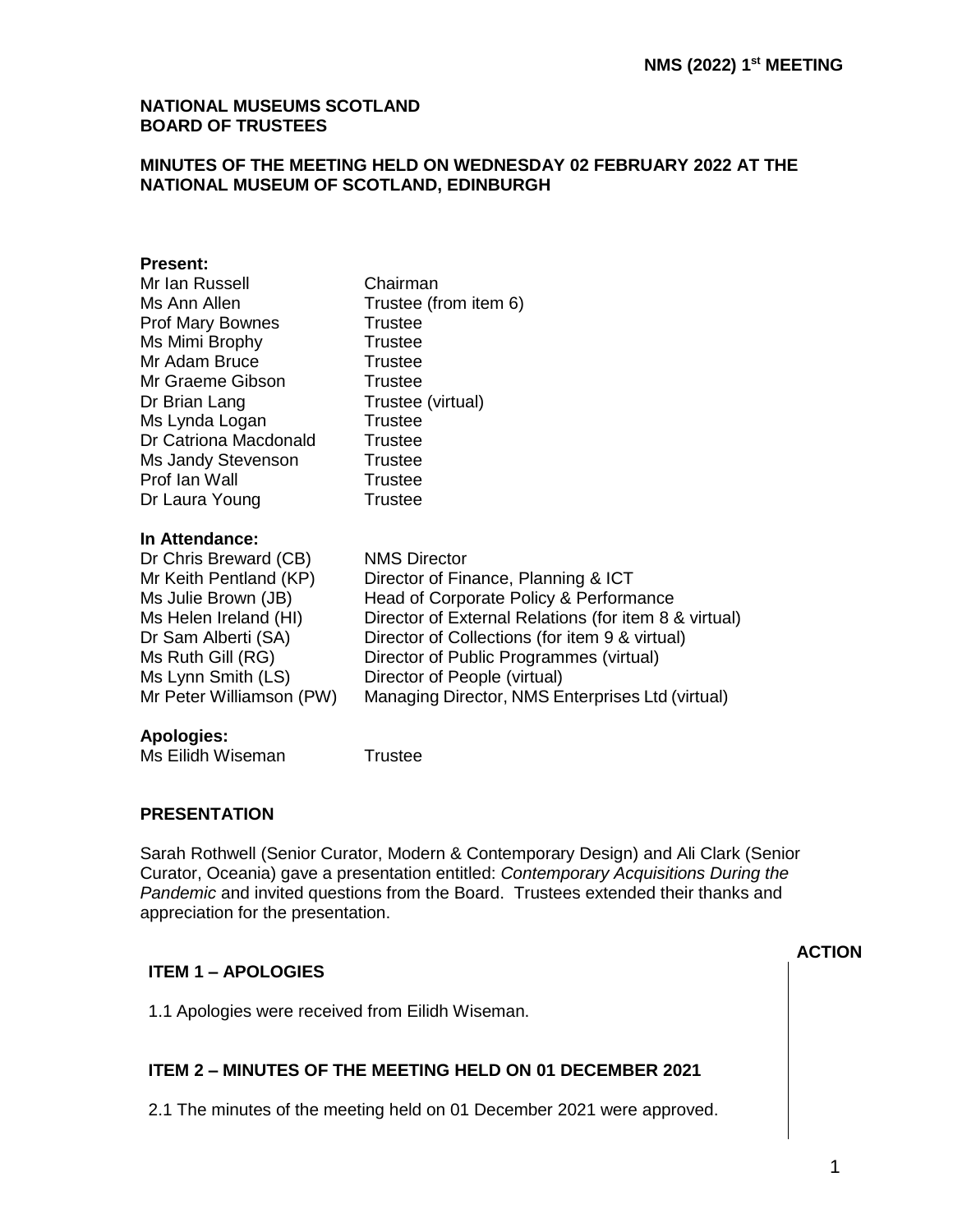# **ITEM 3 – MATTERS ARISING**

3.1 Matters arising from the last meeting were taken under the main agenda items.

## **ITEM 4 – DECLARATION OF INTERESTS**

4.1 It was noted that there were no declarations of interests from Board members in relation to the substantive items on the agenda.

### **ITEM 5 – DIRECTOR'S REPORT TO THE TRUSTEES NMS (2022) 01**

5.1 The Director presented his report which had been circulated. Highlights included:

- The good coverage and positive feedback following the media launch of our new spring/summer programme.
- The forthcoming opening of our new special exhibition, *Audubon's Birds of America*, on 12 February.
- The appointment of the new Minister for Culture, Europe & International **Development**

5.2 Following a general discussion:

- There was widespread agreement regarding the importance of biodiversity in our future programming.
- Ruth Gill undertook to provide additional information in future reports regarding the participant numbers and reach of our schools' digital sessions.

**RG**

#### **ITEM 6 – FINANCIAL REPORT NMS (2022) 02**

- 
- 6.1 Keith Pentland presented the report which had been circulated.

6.2 Trustees noted:

- Current information suggested there would be a surplus.
- The budget assumptions regarding the forecasted use of Covid Consequential funding.

6.3 The Board of Trustees approved the appointment of the new Hard Services contractor from 01 April.

6.4 The Chairman reported on his introductory meeting with Penelope Cooper (the Scottish Government's new Director of Culture, Major Events & Covid Coordination).

## **ITEM 7 – DRAFT BUDGET 2022/23 NMS (2022) 03**

7.1 Keith Pentland presented the paper which had been circulated and gave a verbal update on the most recent conversations with Scottish Government. There followed a wide-ranging discussion regarding challenges and possible options.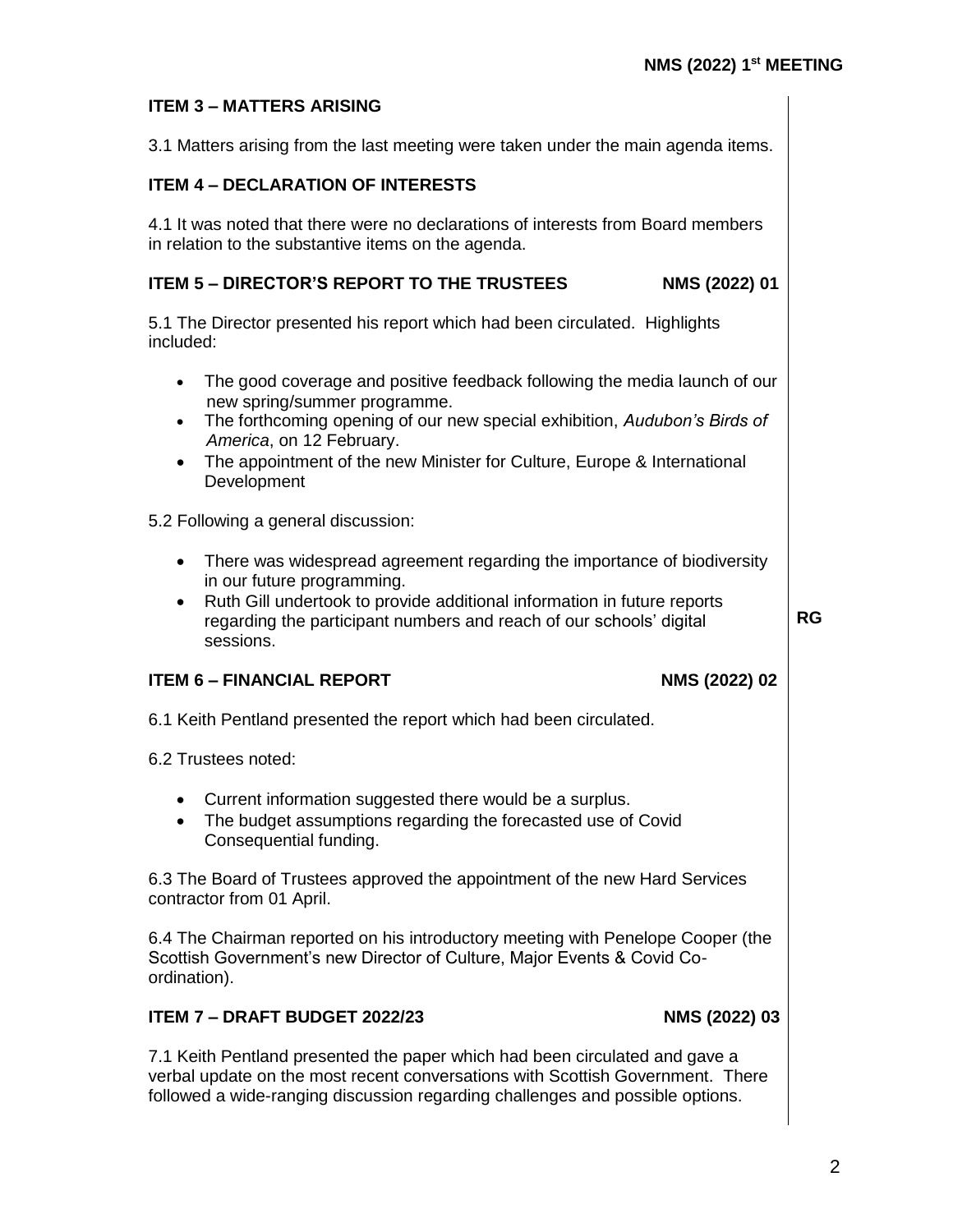| 7.2 The Board of Trustees noted that:                                                                                                                                                                                                                                                                                     |               |  |  |  |
|---------------------------------------------------------------------------------------------------------------------------------------------------------------------------------------------------------------------------------------------------------------------------------------------------------------------------|---------------|--|--|--|
| The Chairman and Director would meet the new Minister at the earliest<br>$\bullet$<br>opportunity to discuss the challenges regarding our funding.<br>An updated budget, with forecasts for 2023/24 and 2024/25, would be<br>discussed at the next Finance Committee before coming to the next Board<br>meeting in March. |               |  |  |  |
| <b>ITEM 8 - DRAFT STRATEGIC PLAN 2022-27</b><br>NMS (2022) 04                                                                                                                                                                                                                                                             |               |  |  |  |
| 8.1 The Director, Keith Pentland and Helen Ireland presented the paper which had<br>been circulated. Trustees considered and commented on the outline draft<br>Strategic Plan for 2022-27.                                                                                                                                |               |  |  |  |
| 8.2 The Board noted that:                                                                                                                                                                                                                                                                                                 |               |  |  |  |
| The draft Plan would be revised to reflect the discussions.<br>$\bullet$<br>A final draft would be brought to the next meeting in March for approval.<br>$\bullet$<br>Once this "core" version was agreed, it would guide how the Strategic Plan<br>$\bullet$<br>would be communicated to our stakeholders and staff.     | CB, KP,<br>ΗI |  |  |  |
| <b>ITEM 9 - COLLECTIONS &amp; RESEARCH REPORT</b><br>NMS (2022) 05                                                                                                                                                                                                                                                        |               |  |  |  |
| 9.1 Trustees noted the Collections & Research Report and welcomed the new<br>illustrations.                                                                                                                                                                                                                               |               |  |  |  |
| <b>ITEM 10 - REPORTS FROM COMMITTEES</b>                                                                                                                                                                                                                                                                                  |               |  |  |  |
| (i) Personnel & Remuneration Committee                                                                                                                                                                                                                                                                                    |               |  |  |  |
| 10.1 The Chairman noted that the minutes of the Personnel & Remuneration<br>Committee meetings held on 03 November 2021 (final) and 11 January 2022<br>(draft) had been circulated.                                                                                                                                       |               |  |  |  |
| (ii) Finance Committee                                                                                                                                                                                                                                                                                                    |               |  |  |  |
|                                                                                                                                                                                                                                                                                                                           |               |  |  |  |
| 10.2 The Chairman noted that the draft minutes of the Finance Committee held on<br>14 December 2021 had been circulated.                                                                                                                                                                                                  |               |  |  |  |
| 10.3 It was noted that the next meeting of the Committee would be held on 08<br>March 2022.                                                                                                                                                                                                                               |               |  |  |  |
| (iii) Audit & Risk Committee                                                                                                                                                                                                                                                                                              |               |  |  |  |
| 10.4 It was noted that the next meeting of the Audit & Risk Committee would be<br>held on 10 March 2022.                                                                                                                                                                                                                  |               |  |  |  |
| (iv) Estates Committee                                                                                                                                                                                                                                                                                                    |               |  |  |  |